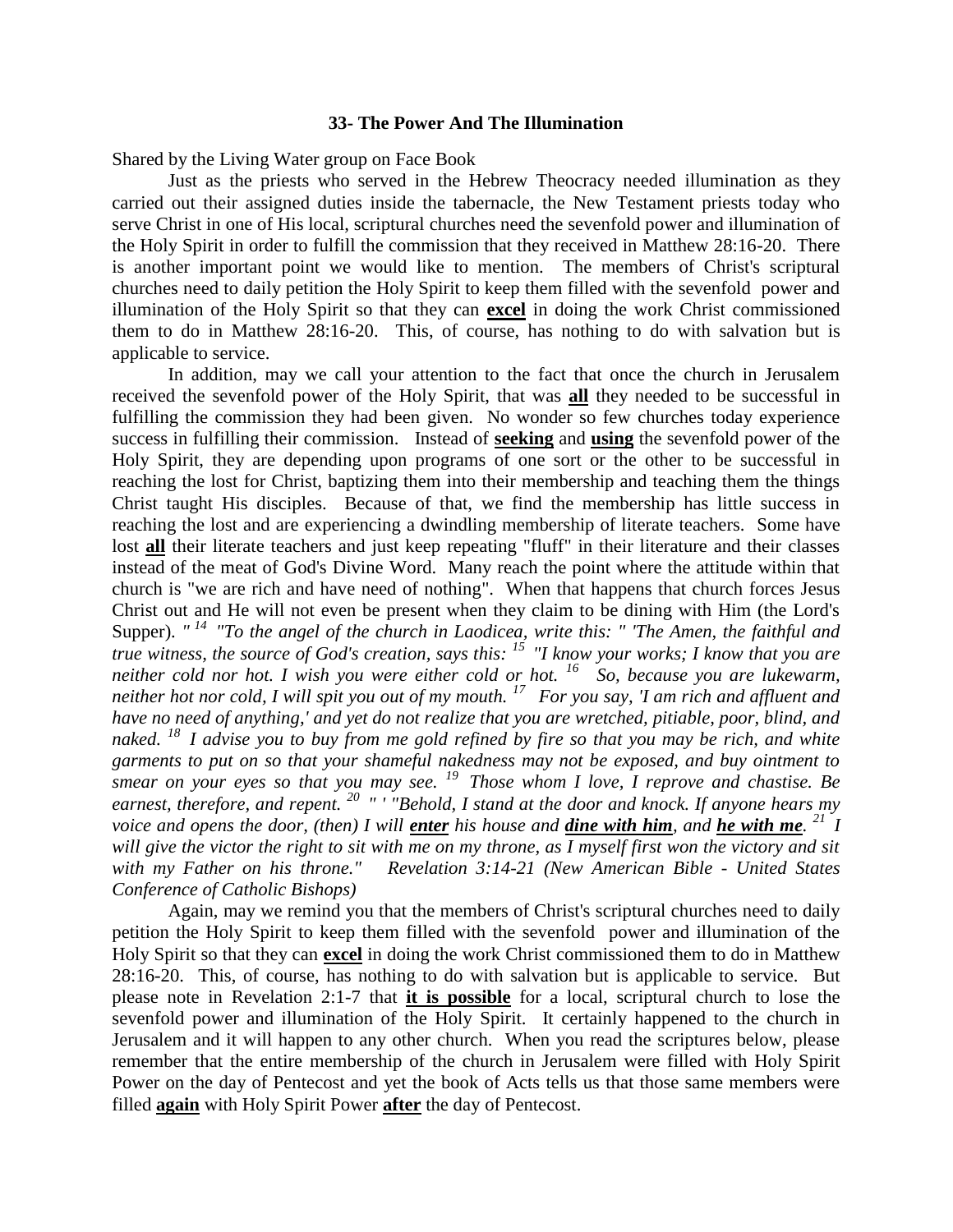*" <sup>23</sup>And being let go, they went to their own company, and reported all that the chief priests and elders had said unto them. <sup>24</sup>And when they heard that, they lifted up their voice to God with one accord, and said, Lord, thou art God, which hast made heaven, and earth, and the sea, and all that in them is: <sup>25</sup>Who by the mouth of thy servant David hast said, Why did the heathen rage, and the people imagine vain things? <sup>26</sup>The kings of the earth stood up, and the rulers were gathered together against the Lord, and against his Christ. <sup>27</sup>For of a truth against thy holy child Jesus, whom thou hast anointed, both Herod, and Pontius Pilate, with the Gentiles, and the people of Israel, were gathered together, <sup>28</sup>For to do whatsoever thy hand and thy counsel determined before to be done. <sup>29</sup>And now, Lord, behold their threatenings: and grant unto thy servants, that with all boldness they may speak thy word, <sup>30</sup>By stretching forth thine hand to heal; and that signs and wonders may be done by the name of thy holy child Jesus.*  $\frac{31}{2}$ *And when they had prayed, the place was shaken where they were assembled together; and they were all filled with Holy Spirit Power (there is no Greek definate article), and they spake the word of God with boldness. <sup>32</sup>And the multitude of them that believed were of one heart and of one soul: neither said any of them that ought of the things which he possessed was his own; but they had all things common." Acts 4:23-32 (King James Version)* 

*" <sup>8</sup>Then Peter, filled with Holy Spirit Power (there is no Greek definate article), said unto them, Ye rulers of the people, and elders of Israel, <sup>9</sup> If we this day be examined of the good* deed done to the impotent man, by what means he is made whole; <sup>10</sup> Be it known unto you all, *and to all the people of Israel, that by the name of Jesus Christ of Nazareth, whom ye crucified, whom God raised from the dead, even by him doth this man stand here before you whole. <sup>11</sup>This is the stone which was set at nought of you builders, which is become the head of the corner.* <sup>12</sup> *Neither is there salvation in any other: for there is none other name under heaven given among men, whereby we must be saved." Acts 4:8-12 (King James Version)* 

Again, the members of Christ's scriptural churches need to daily petition the Holy Spirit to keep them filled with the sevenfold power and illumination of the Holy Spirit so that they can **excel** in doing the work Christ commissioned them to do in Matthew 28:16-20. When the membership of a local, scriptural church loses the sevenfold power and illumination of the Holy Spirit, that church begins to have "people rulers" *(Nicolaitans)* in it, among other things. Once that church loses the sevenfold power and illumination of the Holy Spirit that church usually begins to "go downhill". *" <sup>1</sup>"Write to the angel of the church in Ephesus: "The One who holds the seven stars in His right hand and who walks among the seven gold lampstands says: <sup>2</sup>I know your works, your labor, and your endurance, and that you cannot tolerate evil. You have tested those who call themselves apostles and are not, and you have found them to be liars. <sup>3</sup>You also possess endurance and have tolerated [many things] because of My name and have not grown weary.* <sup>4</sup> But I have this against you: You have abandoned the love [you had] at first. <sup>5</sup> *Remember then how far you have fallen; repent, and do the works you did at first. Otherwise, I will come to you and remove your lampstand from its place—unless you repent. <sup>6</sup>Yet you do have this: You hate the practices of the Nicolaitans (people rulers), which I also hate.* <sup>7</sup> "Anyone" *who has an ear should listen to what the Spirit says to the churches. I will give the victor the right to eat from the tree of life, which is in God's paradise." Revelation 2:1-7 (Holman Christian Standard Bible)*

The lamp holder in the tabernacle held seven lamps. It was the only source of light within the tabernacle. As we continue in this paper, please notice that the Spirit of Jehovah in Isaiah 11:2 was listed alone (like the center stem of the lamp holder) while the other six were listed in pairs. "<sup>1</sup> There shall come forth a Rod from the stem of Jesse, And a Branch shall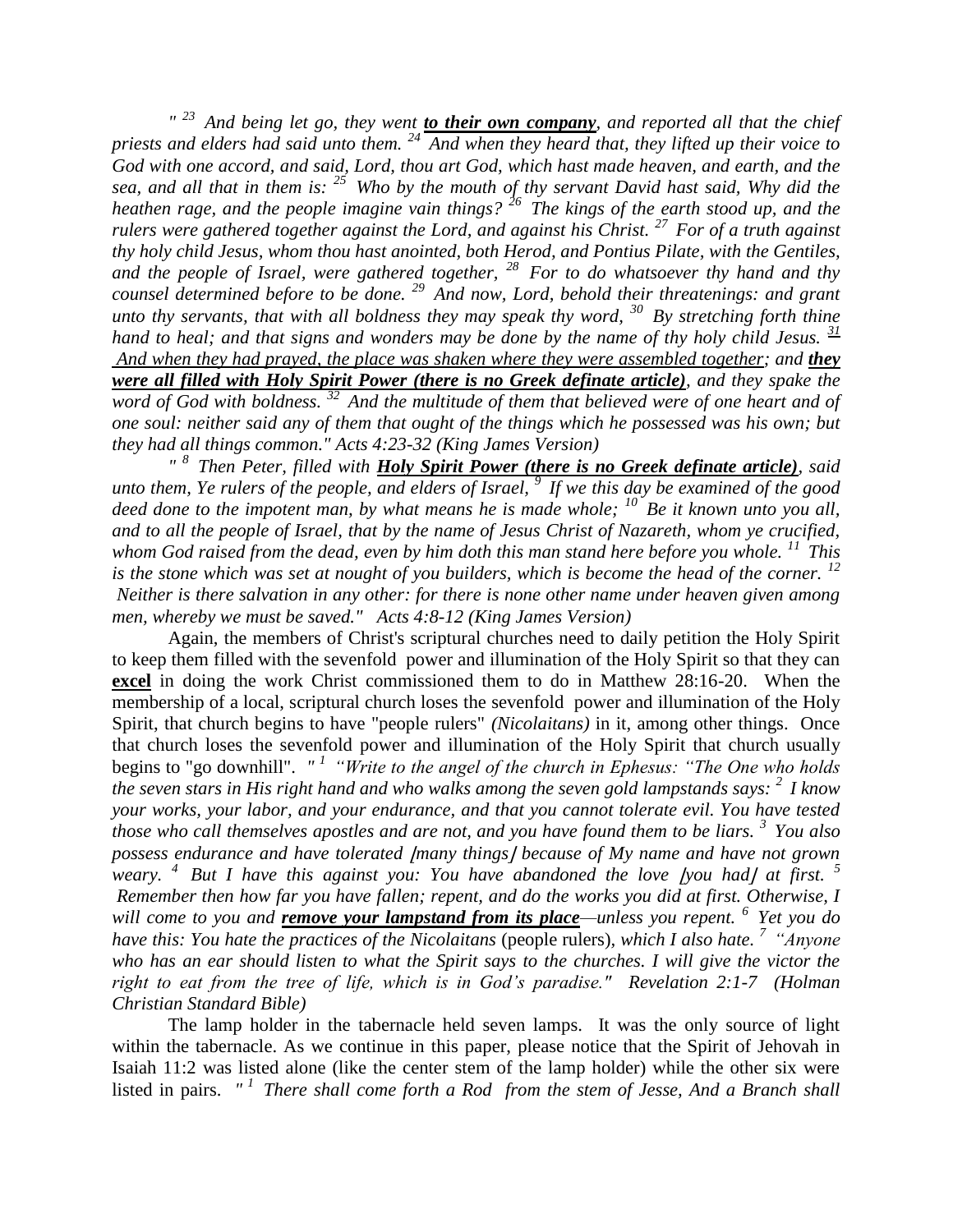*grow out of His roots. (1) <sup>2</sup>The Spirit of the LORD* (Jehovah) *shall rest upon Him, (2) The Spirit of Wisdom and (3)* (the Spirit of) *Understanding, (4) the Spirit of Counsel and (5)* (the Spirit of) *Might, (6) the Spirit of Knowledge and (7) the Spirit of the Fear (Reverence) of the Lord." (New King James Version)* 

There are numerous passages in the Bible that refer to one or more of the gifts of Holy Spirit Power being given to individuals after God gave them a job to do. In order to save time and in order to save space, I will list at least two passages that refer to each individual gift with information about each gift from Strong's Concordance. However, it is important to note that only the disciples of Jesus Christ (the local church in Jerusalem) were promised and were immersed in power on the day of Pentecost and received **all seven** of these gifts at once. If you know of any scripture that speak about the disciples of John the Baptist (who were just as saved as we are) ever being promised the sevenfold power of the Holy Spirit on the day of Pentecost, or if you know of any scripture that speaks about the disciples of John the Baptist ever being immersed in the sevenfold power of the Holy Spirit on the day of Pentecost, please consider it your duty to inform us through Messenger on Face Book.

On the contrary, those twelve people mentioned in Acts 19:1-7 had to be baptized by the authority of the local church who had sent Paul out as a missionary before they received Holy Spirit power, spoke in tongues and prophesied. **When they were baptized by the authority of the local church who had sent Paul out as a missionary, they also became a member of that local church and as such, a recipient of that power.** "<sup>1</sup> And it came to pass, that, while *Apollos was at Corinth, Paul having passed through the upper coasts came to Ephesus: and finding certain disciples, <sup>2</sup>He said unto them, Have ye received Holy Spirit power* (there is no Greek definite article in the Greek text) *since ye believed? And they said unto him, We have not so much as heard whether there be any Holy Spirit power* (there is no Greek definite article in the Greek text)*. <sup>3</sup>And he said unto them, Unto what then were ye baptized? And they said, Unto John's baptism. <sup>4</sup>Then said Paul, John verily baptized with the baptism of repentance, saying unto the people, that they should believe on him which should come after him, that is, on Christ Jesus. <sup>5</sup>When they heard this, they were baptized in the name of the Lord Jesus* (they were baptized by the authority the Lord Jesus gave His local churches in Matthew 28:18-20). <sup>6</sup> And *when Paul had laid his hands upon them, the Holy Ghost came on them; and they spake with tongues, and prophesied. <sup>7</sup>And all the men were about twelve." Acts 19:1-7 (King James Version)* 

### #1 The Spirit of the Lord

 יהוה) pronounced in English "yeh-ho-vaw'"). From H1961; (the) self Existent or eternal; Jehovah, Jewish national name of God:—Jehovah, the Lord. Compare H3050, H3069.

### **The Spirit of Jehovah gives us the ability to do anything God calls us to do.**

*" <sup>33</sup>Then all Midian and Amalek and the Kedemites mustered and crossed over into the valley of Jezreel, where they encamped. <sup>34</sup>The spirit of the LORD enveloped Gideon; he blew the horn that summoned Abiezer to follow him. Judges 6:33-34 (New American Bible - United States Conference of Catholic Bishops)* 

*" <sup>5</sup>So Samson went down to Timnah with his father and mother. As they were going through the vineyards there, he heard a young lion roaring. <sup>6</sup>Suddenly the power of the LORD*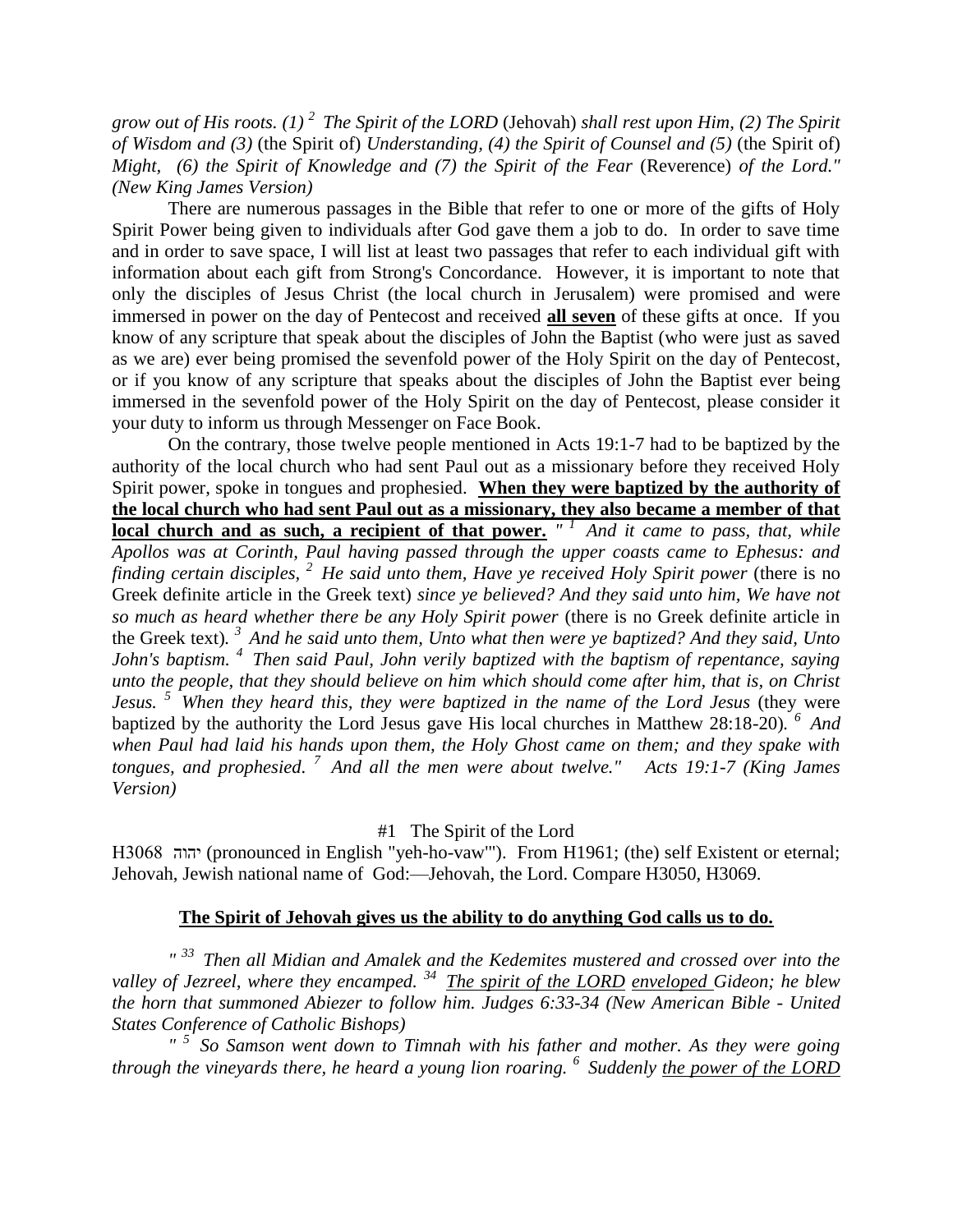*made Samson strong, and he tore the lion apart with his bare hands, as if it were a young goat. But he did not tell his parents what he had done." Judges 14:5-6 (Today's English Version)*

#### GOD WILL NEVER GIVE YOU A JOB TO DO WITHOUT MAKING THE POWER AVAILABLE TO GET IT DONE.

#### #2 The Spirit of Wisdom

ה) pronounced in English "khok-maw'").

From H2449; wisdom (in a good sense):—skillful, wisdom, wisely, wit.

 (pronounced in English "khaw-kam'"). A primitive root, to be wise (in mind, word or act):— X exceeding, teach wisdom, be (make self, shew self) wise, deal (never so) wisely, make wiser.

# **The Spirit of Wisdom gives us the ability to know our personal needs and our abilities. The Spirit of Wisdom also gives us the ability to understand our personal problems and to know how God wants them solved so that the solution will bring honor and glory to Him.**

*" <sup>5</sup>See, I have taught you decrees and laws as the LORD my God commanded me, so that you may follow them in the land you are entering to take possession of it. <sup>6</sup>Observe them carefully, for this will show your wisdom and understanding to the nations, who will hear about all these decrees and say, "Surely this great nation is a wise and understanding people." <sup>7</sup>What other nation is so great as to have their gods near them the way the LORD our God is near us whenever we pray to him? <sup>8</sup>And what other nation is so great as to have such righteous decrees and laws as this body of laws I am setting before you today?" Deuteronomy 4:5-8 (New International Version)* 

*" <sup>3</sup>And thou shalt speak unto all that are wise-hearted, whom I have filled with the spirit of wisdom, that they make Aaron's garments to sanctify him, that he may minister unto me in the priest's office. Exodus 28:3 (American Standard Version)*

*" <sup>1</sup>The LORD also spoke to Moses: <sup>2</sup>"Look, I have appointed by name Bezalel son of Uri, son of Hur, of the tribe of Judah. <sup>3</sup>I have filled him with God's Spirit, with wisdom, understanding, and ability in every craft <sup>4</sup>to design artistic works in gold, silver, and bronze, <sup>5</sup> to cut gemstones for mounting, and to carve wood for work in every craft. <sup>6</sup>I have also selected Oholiab son of Ahisamach, of the tribe of Dan, to be with him. I have placed wisdom within every skilled craftsman in order to make all that I have commanded you: <sup>7</sup>the tent of meeting, the ark of the testimony, the mercy seat that is on top of it, and all the lother l furnishings of the tent*— <sup>8</sup> the table with its utensils, the pure [gold] lampstand with all its utensils, the altar of *incense, <sup>9</sup>the altar of burnt offering with all its utensils, the basin with its stand— <sup>10</sup>the specially woven garments, both the holy garments for Aaron the priest and the garments for his sons to serve as priests, <sup>11</sup>the anointing oil, and the fragrant incense for the sanctuary. They must make |them according to all that I have commanded you.*" *Exodus 31:1-11 (Holman Christian Standard Bible)*

*" <sup>4</sup>But let patience have her perfect work, that ye may be perfect and entire, wanting nothing. <sup>5</sup>If any of you lack wisdom, let him ask of God, that giveth to all men liberally, and upbraideth not; and it shall be given him. <sup>6</sup>But let him ask in faith, nothing wavering. For he that wavereth is like a wave of the sea driven with the wind and tossed. <sup>7</sup>For let not that man*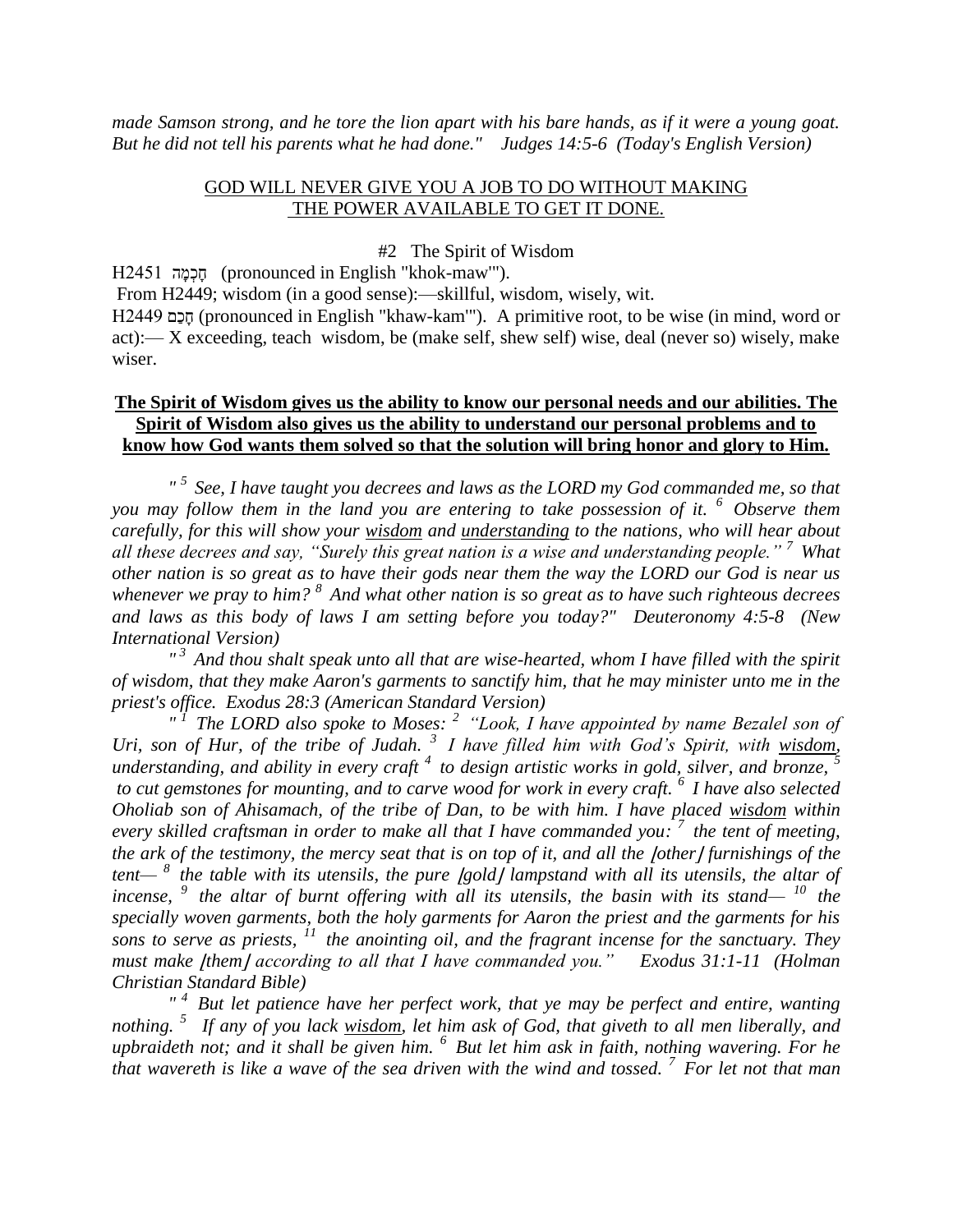*think that he shall receive any thing of the Lord. <sup>8</sup>A double minded man is unstable in all his ways." James 1:4-8 (King James Version)* 

#3 The Spirit of Understanding

 ה י) pronounced in English "bee-naw'"). From H995; understanding:—knowledge, meaning, X perfectly, understanding, wisdom.

 י) pronounced in English " bene "). A primitive root; to separate mentally (or distinguish).

# **The Spirit of Understanding gives us the ability to understand God's Word, God's will and God's way.**

David told his son Solomon, *" <sup>11</sup>Now, my son, the LORD be with you that you may be successful, and build the house of the LORD your God just as He has spoken concerning you. <sup>12</sup> "Only the LORD give you discretion and understanding, and give you charge over Israel, so that you may keep the law of the LORD your God. <sup>13</sup>"Then you will prosper, if you are careful to observe the statutes and the ordinances which the LORD commanded Moses concerning Israel. Be strong and courageous, do not fear nor be dismayed." 1 Chronicles 22:11-13 (New American Standard Bible)*

Solomon in turn recorded in Proverbs, *" <sup>1</sup>My son, if thou receivest my words, and layest up my commandments with thee, <sup>2</sup>so that thou incline thine ear unto wisdom [and] thou apply thy heart to understanding; <sup>3</sup>yea, if thou criest after discernment [and] liftest up thy voice to understanding; <sup>4</sup>if thou seekest her as silver and searchest for her as for hidden treasures: <sup>5</sup> then shalt thou understand the fear of Jehovah, and find the knowledge of God. <sup>6</sup>For Jehovah giveth wisdom; out of his mouth [come] knowledge and understanding. <sup>7</sup>He layeth up sound wisdom for the upright; [he] is a shield to them that walk in integrity; <sup>8</sup>guarding the paths of just judgment and keeping the way of his godly ones. <sup>9</sup>Then shalt thou understand righteousness and judgment and equity: every good path. <sup>10</sup>When wisdom entereth into thy heart and knowledge is pleasant unto thy soul, <sup>11</sup>discretion shall keep thee, understanding shall preserve thee:* <sup>*12*</sup> To deliver thee from the way of evil, from the man that speaketh froward things; <sup>13</sup> *[from those] who leave the paths of uprightness, to walk in the ways of darkness; <sup>14</sup>who rejoice to do evil, [and] delight in the frowardness of evil; <sup>15</sup>whose paths are crooked, and who are perverted in their course: <sup>16</sup>To deliver thee from the strange woman, from the stranger who flattereth with her words; <sup>17</sup>who forsaketh the guide of her youth, and forgetteth the covenant of her God; <sup>18</sup>—for her house inclineth unto death, and her paths unto the dead; <sup>19</sup>none that go unto her return again, neither do they attain to the paths of life: <sup>20</sup>—that thou mayest walk in the way of the good, and keep the paths of the righteous. <sup>21</sup>For the upright shall dwell in the land, and the perfect shall remain in it; <sup>22</sup>but the wicked shall be cut off from the land, and the unfaithful shall be plucked up out of it." Proverbs 2:1-22 (Darby)* 

*" <sup>5</sup>See, I have taught you decrees and laws as the LORD my God commanded me, so that you may follow them in the land you are entering to take possession of it. <sup>6</sup>Observe them carefully, for this will show your wisdom and understanding to the nations, who will hear about all these decrees and say, "Surely this great nation is a wise and understanding people." <sup>7</sup>What other nation is so great as to have their gods near them the way the LORD our God is near us whenever we pray to him? <sup>8</sup>And what other nation is so great as to have such righteous decrees*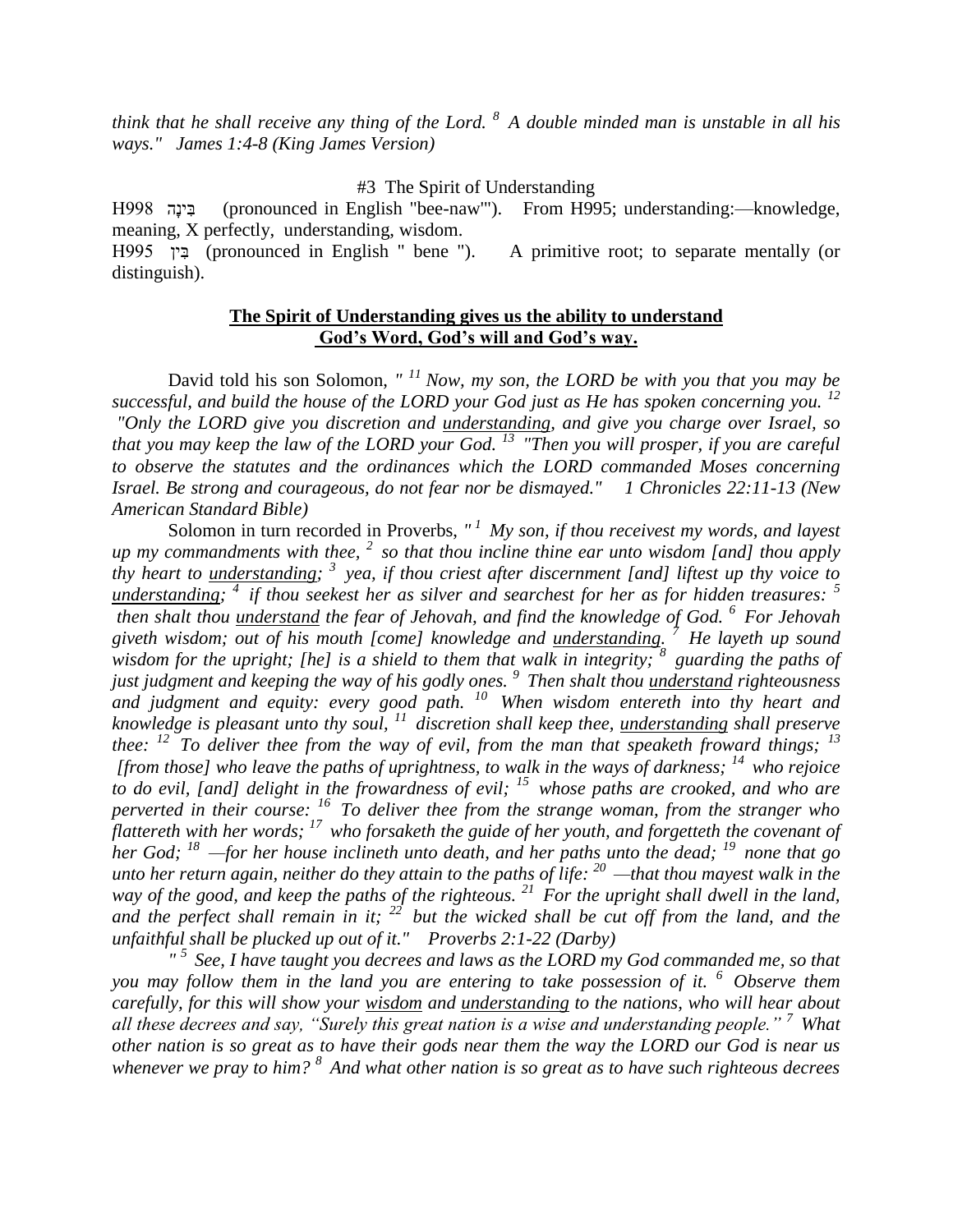*and laws as this body of laws I am setting before you today?" Deuteronomy 4:5-8 (New International Version)* 

# #4 The Spirit of Council

 ה) pronounced in English "ay-tsaw'"). From H3289; advice; by implication plan; also prudence:—advice, advisement, counsel ([-lor]), purpose.

 י) pronounced in English "yaw-ats'"). A primitive root; to advise; reflexively to deliberate or resolve:— advertise, take advice, advise (well), consult, (give take) counsel (-lor), determine, devise, guide, purpose.

# **The Spirit of Council gives us the ability to understand another person's problem and to know how God wants it solved so that the solution will bring honor and glory to Him.**

*" <sup>23</sup>The counsel that Ahithophel gave in those days was treated as if God himself had spoken. That was the reputation of Ahithophel's counsel to David; it was the same with Absalom." 2 Samuel 16:23 (The Message)*

 $11$ <sup>11</sup> Then Nathan spake unto Bath-sheba the mother of Solomon, saying, Hast thou not heard that Adonijah the son of Haggith doth reign, and David our lord knoweth it not? <sup>12</sup> Now therefore come, let me, I pray thee, give thee counsel, that thou mayest save thine own life, and the life of thy son Solomon." 1 Kings 1:11-12 (American Standard Version)

### #5 The Spirit of Might

 ה) pronounced in English "gheb-oo-raw'"). Feminine passive participle from the same as H1368; force (literally or figuratively); by implication valor, victory:—force, mastery, might, mighty (act, power), power, strength.

# **The Spirit of Might gives us a power over and above anything we are able to generate within ourselves to resist sin and to live for God.**

*" <sup>15</sup>My mouth recounteth Thy righteousness, All the day Thy salvation, For I have not known the numbers. <sup>16</sup>I come in the might of the Lord Jehovah, I mention Thy righteousness-- Thine only. <sup>17</sup>God, Thou hast taught me from my youth, And hitherto I declare Thy wonders. <sup>18</sup> And also unto old age and grey hairs, O God, forsake me not, Till I declare Thy strength to a generation, To every one that cometh Thy might. <sup>19</sup>And Thy righteousness, O God, is unto the heights, Because Thou hast done great things, O God, who is like Thee?" Psalm 71:15-19 (Youngs Literal Translation)*

*" <sup>20</sup>Daniel said: "Blessed be the name of God for ever and ever; to whom belong wisdom and might. <sup>21</sup>He changes times and seasons; he removes kings and sets up kings; he gives*  wisdom to the wise and knowledge to those who have understanding; <sup>22</sup> he reveals deep and *mysterious things; he knows what is in the darkness, and the light dwells with him. <sup>23</sup>To thee, O God of my fathers, I give thanks and praise, for thou hast given me wisdom and strength (might), and hast now made known to me what we asked of thee, for thou hast made known to us the king's matter." Daniel 2:20-23 (Revised Standard Version)*

*" <sup>8</sup>But as for me, I am filled with power, with the Spirit of the LORD, and with justice and might, to declare to Jacob his transgression and to Israel his sin." Micah 3:8 (English Standard Version)*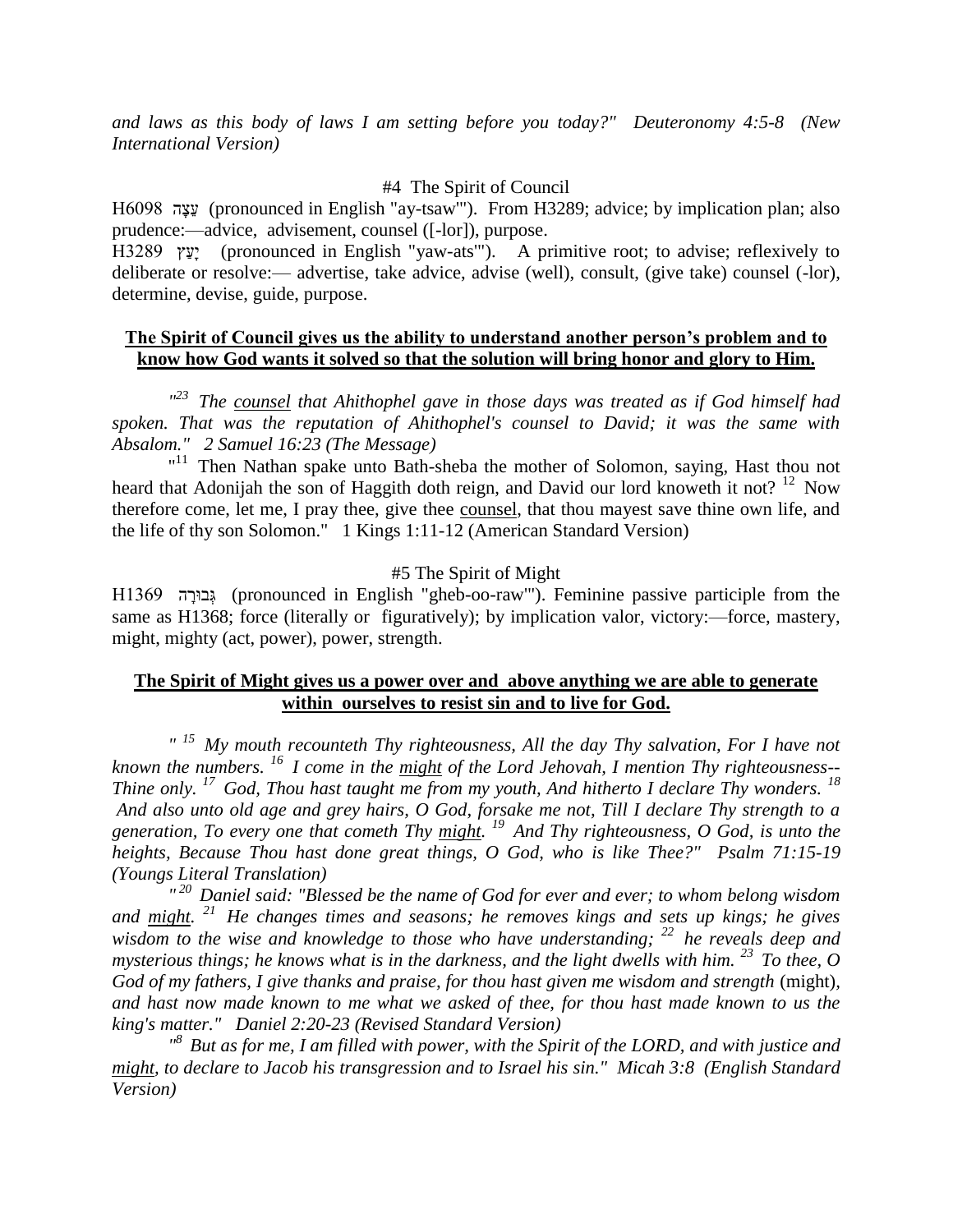#### #6 The Spirit of Knowledge

 (pronounced in English "dah'-ath"). From H3045; knowledge:—cunning, [ig-] norantly, know(-ledge), [un-] awares (wittingly).

 י) pronounced in English "yaw-dah'"). A primitive root; to know (properly to ascertain by seeing); used in a great variety of senses, figuratively, literally, euphemistically and inferentially (including observation, care, recognition; and causatively instruction, designation, punishment, etc.):—acknowledge, acquaintance (ted with), advise, answer, appoint, assuredly, be aware, [un-] awares, can [not], certainly, for a certainty, comprehend, consider, X could they, cunning, declare, be diligent, (can, cause to) discern, discover, endued with, familiar friend, famous, feel, can have, be [ig-] norant, instruct, kinsfolk, kinsman, (cause to, let, make) know, (come to give, have, take) knowledge, have [knowledge], (be, make, make to be, make self) known,  $+$  be learned,  $+$  lie by man, mark, perceive, privy to, X prognosticator, regard, have respect, skilful, shew, can (man of) skill, be sure, of a surety, teach, (can) tell, understand, have [understanding], X will be, wist, wit, wot.

# **The Spirit of the Knowledge of the Lord gives us the ability to have the mind of Christ - the ability to know how God thinks about a particular situation.**

*" <sup>15</sup>And he took up his parable, and said, Balaam the son of Beor saith, and the man of opened eye saith, <sup>16</sup>He saith, who heareth the words of God, who knoweth the knowledge of the Most High: Who seeth the vision of the Almighty, who falleth down, and who hath his eyes open: <sup>17</sup>I shall see him, but not now; I shall behold him, but not nigh: There cometh a Star out of Jacob, and a Sceptre shall rise out of Israel, and he shall cut in pieces the corners of Moab, and destroy all the sons of tumult." Numbers 24:15-17 (Darby)*

 $T<sup>1</sup>$  My son, if thou wilt receive my words, and wilt hide my commandments with thee, <sup>2</sup> *That thy ear may hearken to wisdom: Incline thy heart to know prudence: <sup>3</sup>For if thou shalt call for wisdom, and incline thy heart to prudence: <sup>4</sup>If thou shalt seek her as money, and shalt dig for her as for a treasure: <sup>5</sup>Then shalt thou understand the fear of the Lord, and shalt find the knowledge of God." Proverbs 2:1-5 (Douay-Rheims Version, New Catholic Edition)*

#### #7 The Spirit of the Reverence of the Lord

 ה י) pronounced in English "yir-aw'"). Feminine of H3373; fear (also used as infinitive); morally reverence:— X dreadful, X exceedingly, fear (-fulness).

#### **The Spirit of the Reverence of the Lord gives us the ability to see ourselves for the great sinners that we are and to see God as the great and graceful Almighty God that He is.**

*" <sup>1</sup>And the LORD spake unto Moses, saying, <sup>2</sup>Speak unto all the congregation of the children of Israel, and say unto them, Ye shall be holy: for I the LORD your God am holy. <sup>3</sup>Ye shall fear every man his mother, and his father, and keep my sabbaths: I am the LORD your God." Leviticus 19:1-3 (King James Version)* 

*" <sup>10</sup>The fear of the LORD is the beginning of wisdom; all who follow his precepts have good understanding. To him belongs eternal praise." Psalm 111:10 (New International Version)*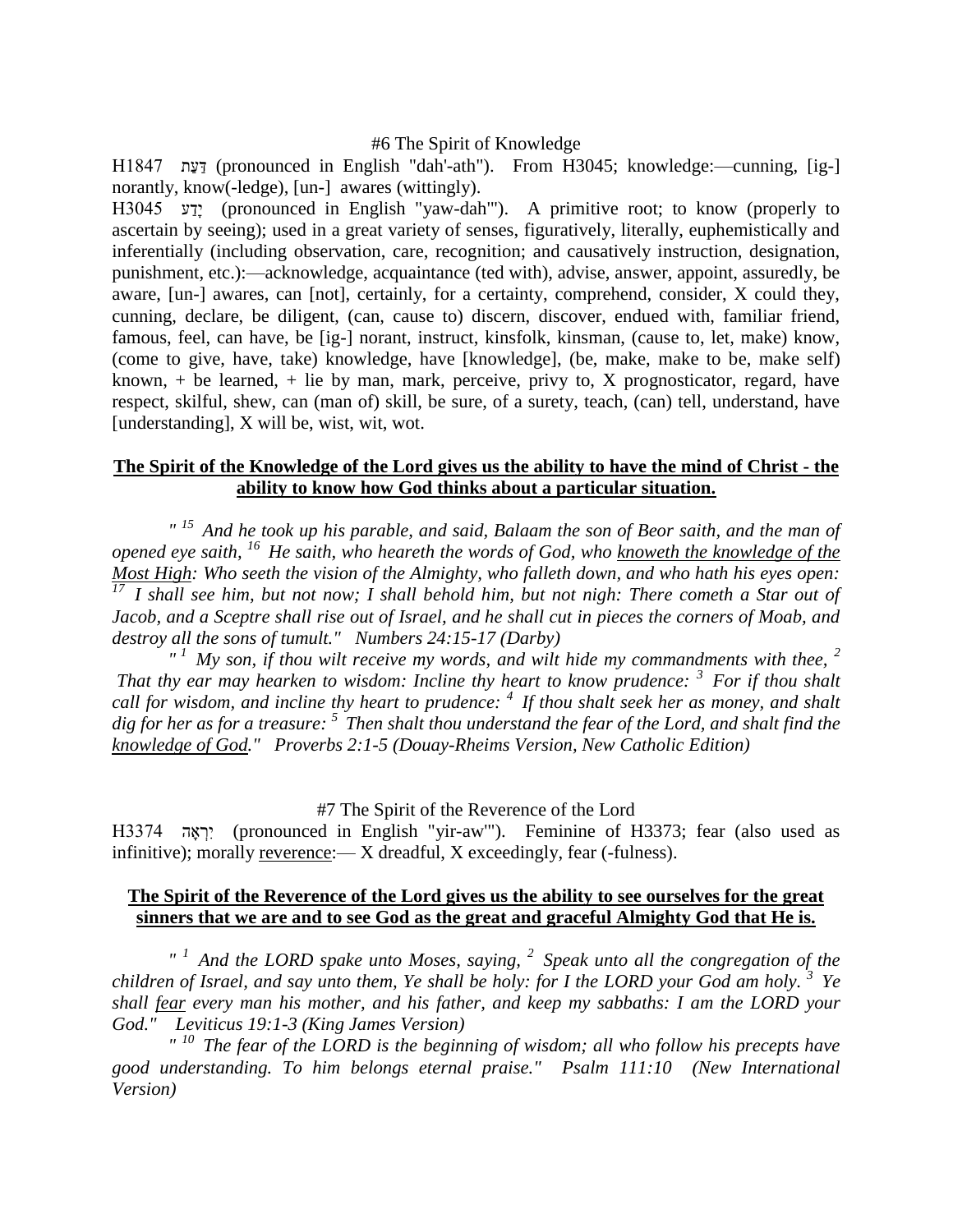*" <sup>1</sup>The former account I made, O Theophilus, of all that Jesus began both to do and teach, <sup>2</sup>until the day in which He was taken up, after He through Holy Spirit Power (please note there is no Greek definite article in the Greek text) had given commandments to the apostles whom He had chosen, <sup>3</sup>to whom He also presented Himself alive after His suffering by many infallible proofs, being seen by them during forty days and speaking of the things pertaining to the kingdom of God. <sup>4</sup>And being assembled together with them, He commanded them not to depart from Jerusalem, but to wait for the Promise of the Father, "which," He said, "you have heard from Me; <sup>5</sup>for John truly baptized with water, but you shall be baptized with Holy Spirit Power (please note there is no Greek definite article in the Greek text) not many days from now." <sup>6</sup>Therefore, when they had come together, they asked Him, saying, "Lord, will You at this time restore the kingdom to Israel?" <sup>7</sup>And He said to them, "It is not for you to know times or seasons which the Father has put in His own authority. <sup>8</sup>But you shall receive power when the Holy Spirit has come upon you; and you shall be witnesses to Me in Jerusalem, and in all Judea and Samaria, and to the end of the earth." <sup>9</sup>Now when He had spoken these things, while they watched, He was taken up, and a cloud received Him out of their sight. <sup>10</sup>And while they looked steadfastly toward heaven as He went up, behold, two men stood by them in white apparel, <sup>11</sup> who also said, "Men of Galilee, why do you stand gazing up into heaven? This same Jesus, who was taken up from you into heaven, will so come in like manner as you saw Him go into heaven." <sup>12</sup>Then they returned to Jerusalem from the mount called Olivet, which is near Jerusalem, a Sabbath day's journey. <sup>13</sup>And when they had entered, they went up into the upper room where they were staying: Peter, James, John, and Andrew; Philip and Thomas; Bartholomew and Matthew; James the son of Alphaeus and Simon the Zealot; and Judas the son of James. <sup>14</sup>These all continued with one accord in prayer and supplication, with the women and Mary the mother of Jesus, and with His brothers. <sup>15</sup>And in those days Peter stood up in the midst of the disciples (altogether the number of names was about a hundred and twenty), and said, <sup>16</sup>"Men and brethren, this Scripture had to be fulfilled, which the Holy Spirit spoke before by the mouth of David concerning Judas, who became a guide to those who arrested Jesus; <sup>17</sup>for he was numbered with us and obtained a part in this ministry." <sup>18</sup>(Now this man purchased a field with the wages of iniquity; and falling headlong, he burst open in the middle and all his entrails gushed out. <sup>19</sup>And it became known to all those dwelling in Jerusalem; so that field is called in their own language, Akel Dama, that is, Field of Blood.) <sup>20</sup>"For it is written in the book of Psalms: 'Let his dwelling place be desolate, And let no one live in it'; and, 'Let another take his office.' <sup>21</sup>"Therefore, of these men who have accompanied us all the time that the Lord Jesus went in and out among us, <sup>22</sup>beginning from the baptism of John to that day when He was taken up from us, one of these must become a witness with us of His resurrection." <sup>23</sup>And they proposed two: Joseph called Barsabas, who was surnamed Justus, and Matthias. <sup>24</sup> And they prayed and said, "You, O Lord, who know the hearts of all, show which of these two You have chosen <sup>25</sup> to take part in this ministry and apostleship from which Judas by* 

*transgression fell, that he might go to his own place." <sup>26</sup>And they cast their lots, and the lot fell on Matthias. And he was numbered with the eleven apostles. <sup>1</sup>When the Day of Pentecost had fully come, they were all with one accord in one place. <sup>2</sup>And suddenly there came a sound from heaven, as of a rushing mighty wind, and it filled the whole house where they were sitting. <sup>3</sup> Then there appeared to them divided tongues, as of fire, and one sat upon each of them. <sup>4</sup>And they were all filled with Holy Spirit Power,* (please note there is no Greek definite article in the Greek text) *and began to speak with other tongues, as the Spirit gave them utterance." Acts 1:1 through Acts 2:4 (New King James Version)*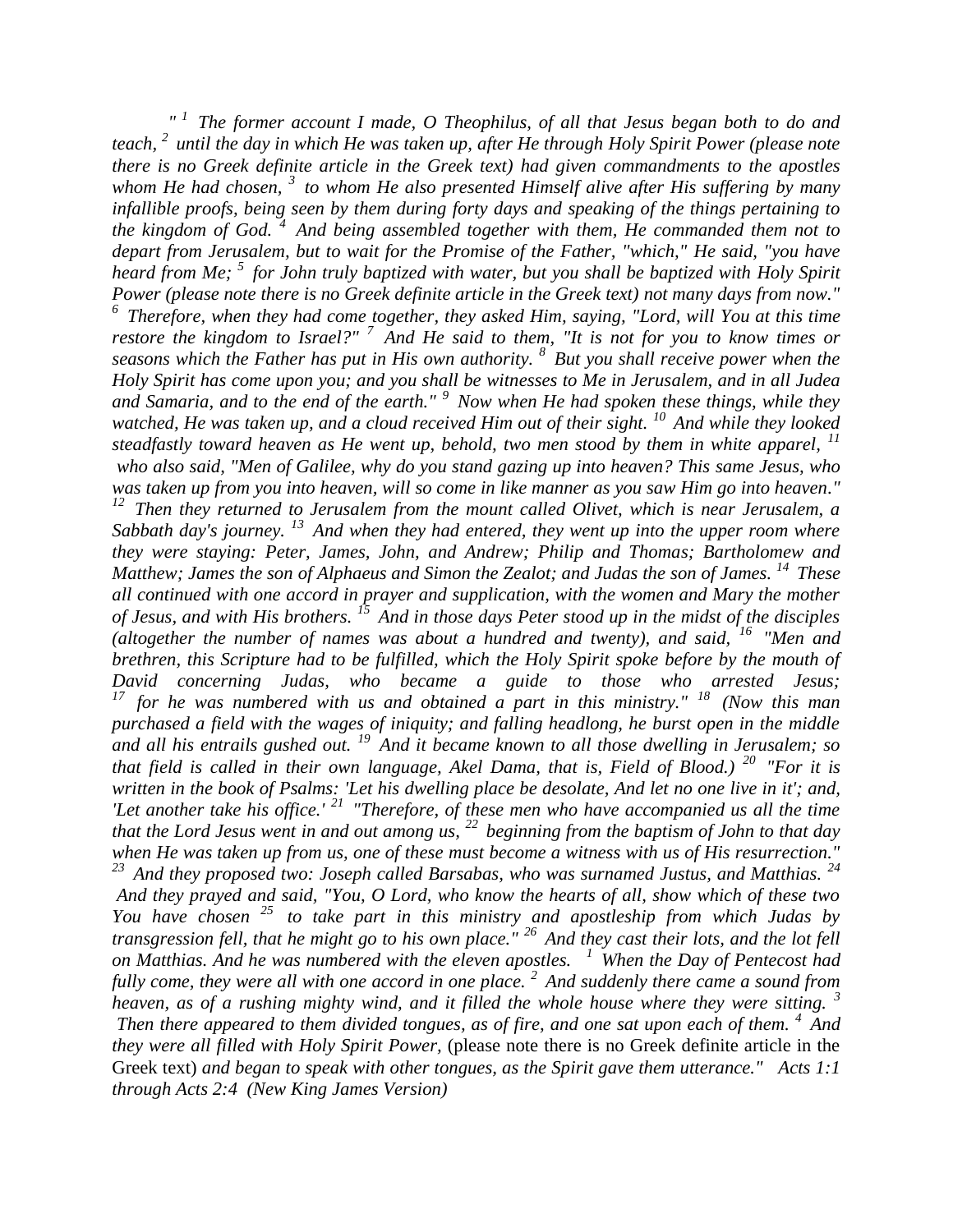# THE POWER OF THE SEVENFOLD SPIRIT OF GOD WAS PROMISED TO HIS LOCAL, SCRIPTURAL CHURCHES SO THAT WE CAN DO HIS WORK. AS A MEMBER OF ONE OF GOD'S LOCAL, SCRIPTURAL CHURCHES, THIS IS OUR

HERITAGE. AS A MEMBER OF ONE OF GOD'S LOCAL, SCRIPTURAL CHURCHES, THIS IS OUR

BIRTHRIGHT.

LET US CLAIM IT DAILY AND DO THE WORK GOD HAS CALLED US TO DO.

# ARE YOU GOING TO MISS IT? FOR THE WORLD? I WOULDN'T MISS IT FOR THE WORLD!

IF WE CAN BE OF HELP TO YOU IN YOUR STUDY OF THE SCRIPTURES OR YOUR SERVICE TO CHRIST, PLEASE FEEL FREE TO CALL ON US.

# Robert Tanner

Scriptures That Speak of Sevenfold Holy Spirit Power (**without** the Greek definite article) Matthew 1:18; 1:20; 3:11 Mark 1:8 Luke 1:15; 1:35; 1:41; 1:67; 2:25; 4:1; 11:13 John 1:33; 7:39 (Last Reference); 20:22 Acts 1:2; 1:5; 2:4; 4:8; 4:31; 6:3; 6:5; 7:55; 8:15; 8:17; 8:19; 9:17; 10:38; 11:16; 11:24; 13:9; 13:52; 19:2(both references) Romans 9:1; 14:17; 15:13; 15:16 1st Corinthians 2:13; 12:3(both references) 2nd Corinthians 6:6 1st Thessalonians 1:5; 1:6 2nd Timothy 1:14 Titus 3:5 Hebrews 2:4; 6:4 1st Peter 1:12 2nd Peter 1:21 Jude 20 Scriptures That Speak of the Holy Spirit as a Person (**with** the Greek definite article) Matthew 3:16; 4:1; 10:20; 12:32; 28:19 Mark 3:29; 12:36; 13:11 Luke 2:26; 3:22; 12:10; 12:12 John 7:39 (First reference); 14:26 Acts 1:8; 1:16; 2:33; 2:38; 5:3; 5:32; 7:51; 8:18; 9:31; 10:44; 10:45; 10:47; 11:15; 13:2; 13:4; 15:8; 15:28; 16:6; 19:6; 20:23; 20:28; 21:11; 28:25 Romans 5:5 1st Corinthians 6:19 2nd Corinthians 13:13; 13:14 Ephesians 1:13; 4:30 1st Thessalonians 4:8 Hebrews 3:7; 9:8; 10:15